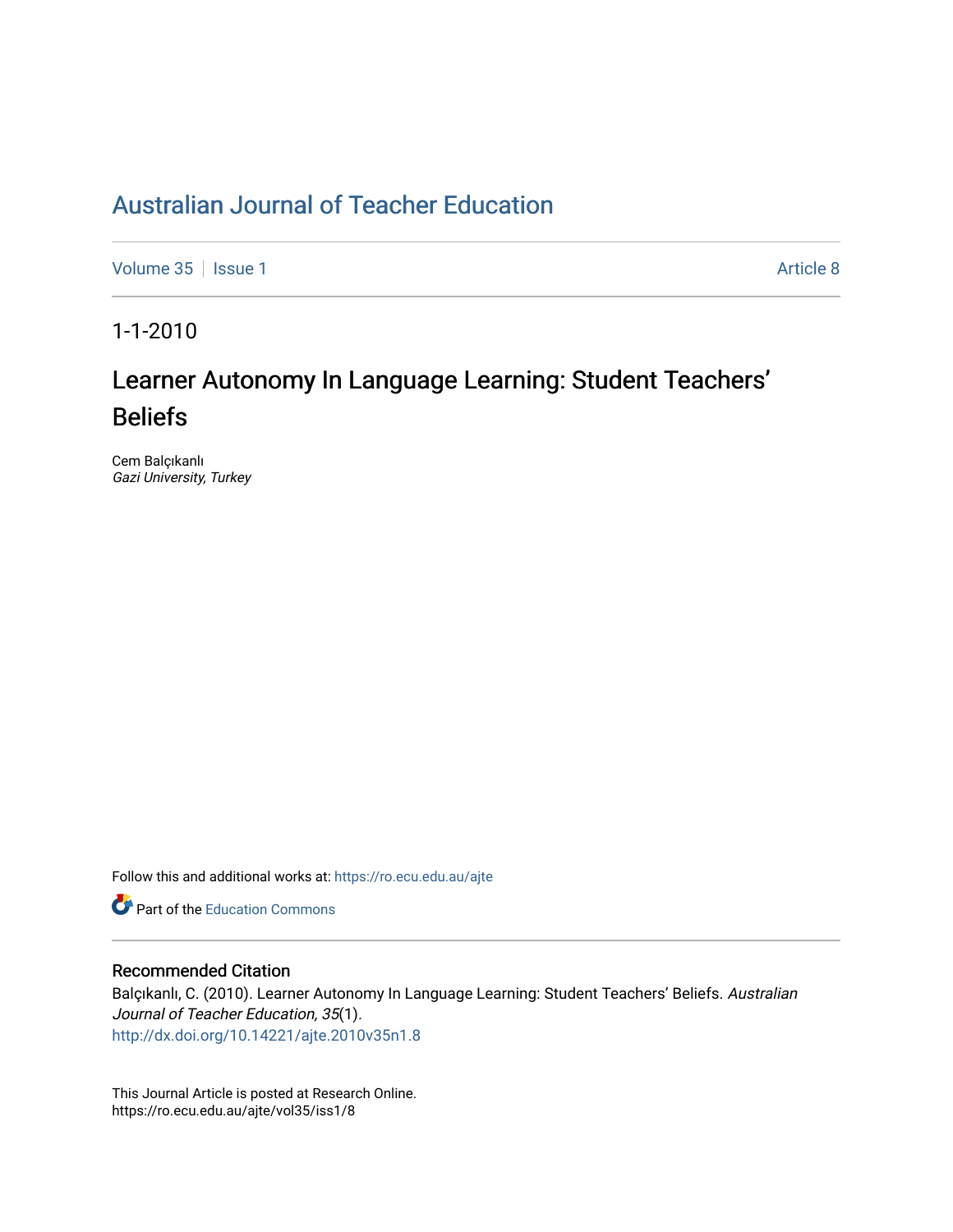# **Learner Autonomy In Language Learning: Student Teachers' Beliefs**

Cem Balçıkanlı Gazi University, Turkey

*Abstract: This paper aims to investigate student teachers' beliefs about learner autonomy in the Turkish educational context. In a study in the ELT Department, Gazi University, a questionnaire developed by Camilleri (1997) was administered to 112 student teachers. Twenty volunteer student teachers were interviewed in groups to identify their further general attitudes towards learner autonomy. The overall study findings indicate that student teachers are positive towards the adoption of learner autonomy principles. Most student teachers, however, do not want their future students to take part in the decision making process concerning the time and place of the course and the textbooks to be followed. In light of the findings, teacher educators are recommended to encourage their student teachers to engage in out-of-class tasks; to involve them in decision-making on the learning/teaching processes and to employ portfolios and teacher logs for the development of practical knowledge and thinking operations*.

#### **Introduction**

Learner autonomy through a focus on learner reflection and taking responsibility for one's own learning processes has become a central concern in the recent history of language teaching (Holec, 1981; Dickinson, 1987; Holec, 1988; Little, 1991; Dam, 1995; Smith, 2000; Benson, 2001; Palfreyman and Smith, 2003; Lamb and Reinders, 2006; Benson, 2007; Little, 2007; Lamb and Reinders, 2007; Barfield and Brown, 2007; Murphy, 2008; Burkert and Schwienhorst, 2008; Little, 2009). However, in-service language teachers struggle with the ways to promote learner autonomy or at least to encourage the idea of autonomy in language classrooms (Dickinson, 1992; Nunan, 1997; Littlewood, 1997; Brajcich, 2000; Hurd, Beaven and Ortega, 2001). Promoting learner autonomy refers to encouraging students "to determine the objectives, to define the contents and progressions, to select methods and techniques to be used, to monitor the procedures of acquisition and to evaluate what has been acquired" (Holec, 1981, p. 3). Through this process, eventually, the autonomous learner establishes "a personal agenda for learning" (Little, 1994; Chan, 2003) by setting up directions in the planning, pacing, monitoring and evaluating the learning process.

Learner autonomy is based on the idea that if students are involved in decision making processes regarding their own language competence, "they are likely to be more enthusiastic about learning" (Littlejohn, 1985, p. 258) and learning can be more focused and purposeful for them (Little, 1991; Dam, 1995; Camilleri, 1997; Chan,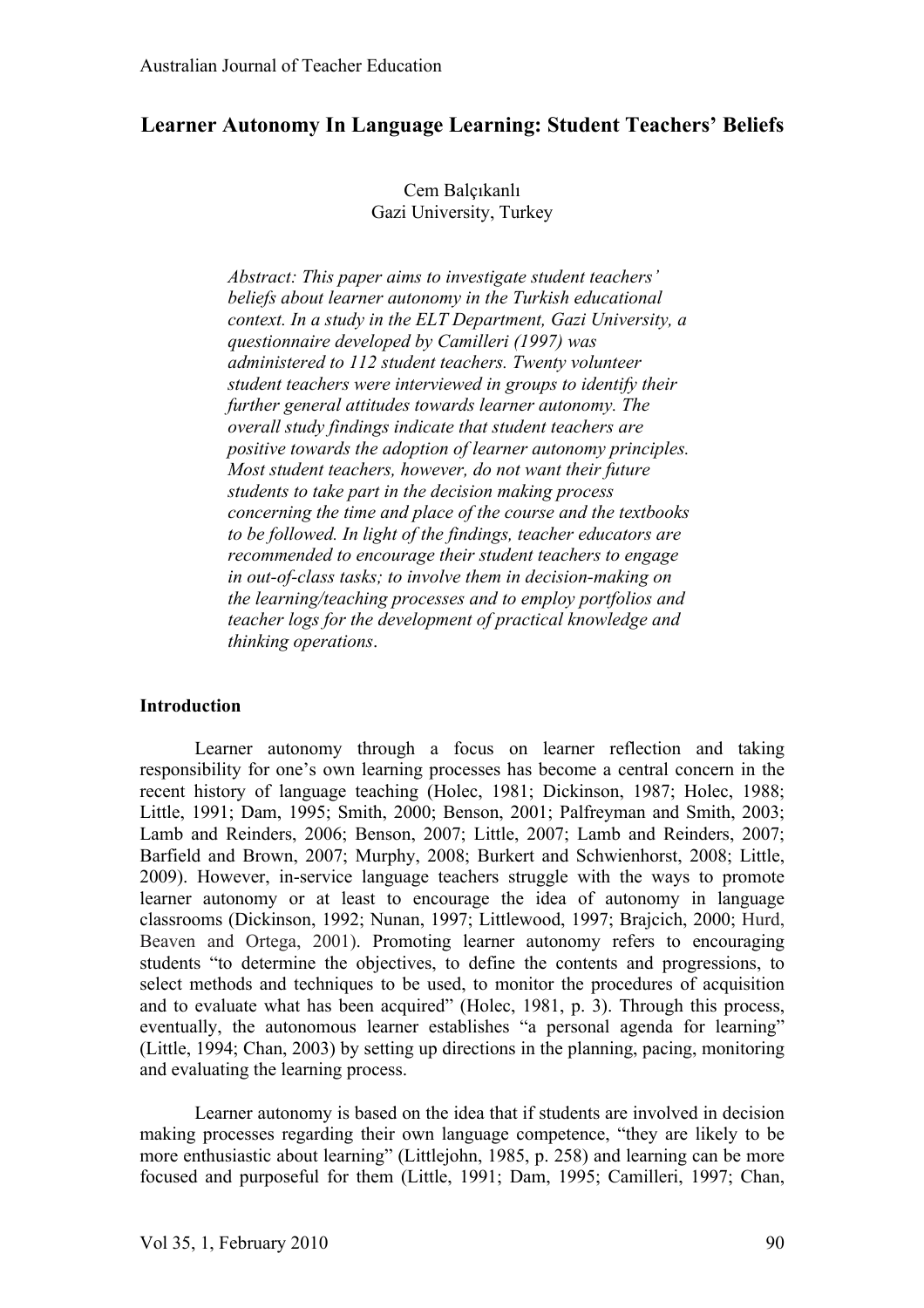2001; 2003). Additionally, the notion that "learners have the power and right to learn for themselves" (Smith, 2008, p. 2) is seen as an essential aspect for learner autonomy. There is evidence in research studies to support the claim that "increasing the level of learner control will increase the level of self-determination, thereby increasing overall motivation in the development of learner autonomy" (Chan 2001, p. 506). Thus, in order to contribute to the development of learner autonomy in language classrooms, it is vital that students be involved in making decision about their own learning. There is an important role for teachers in this process since 'the ability to behave autonomously for students is dependent upon their teacher creating a classroom culture where autonomy is accepted" (Barfield et al. 2001, p. 3)

It is unrealistic to expect teachers to develop a sense of autonomy unless they have themselves experienced teacher training, where an exploratory and evaluative approach to learning and teaching have been key elements (Little 1995; Castle 2006; Marcosa and Tilemab 2006; Dam 2007; Burkert and Schwienhorst 2008). De Vries and Kohlberg (1987, p. 380) give a picture of what an autonomous teacher looks like.

The autonomous constructivist teacher knows not only what to do, but why. She has a solid network of convictions that are both practical and theoretical. The autonomous teacher can think about how children are thinking and at the same time think about how to intervene to promote the constructive culture. Autonomous teachers do not just accept uncritically what curriculum specialists give them. They think about whether they agree with what is suggested. They take responsibility for the education they are offering children (p. 380).

Language teachers without any autonomy-oriented training may experience difficulties in creating such a classroom culture. Hence, the earlier language teachers who are in support of the principles of autonomous learning are made aware of the importance and necessity of learner autonomy in their initial teacher training, the more easily they will be able to implement this approach in their own future classrooms. Likewise, Little (1995), Tort-Moloney (1997), McGrath (2000), Smith (2000), Aoki and Hamakava (2003), Huang (2005), Sert (2006), Viera (2007), Smith and Erdoğan (2007) and Burkert and Schwienhorst (2008) provide evidence that teachers who themselves are not autonomous language learners may have a negative influence on the development of autonomy in their students. According to Little (1995, p. 175), learner autonomy depends on teacher autonomy in two senses:

it is unreasonable to expect teachers to foster the growth of autonomy in their learners if they themselves do not know what it is to be an autonomous learner.

In determining the initiatives they take in their classrooms, teachers must be able to apply to their teaching those same reflective and self-managing processes that they apply to their learning (p. 175).

On this basis, teachers need to experience autonomous skills in their initial teacher training, so they will be able to take a positive stance towards the development of learner autonomy in their own teaching and their students can take charge of their own learning following the models of their teachers. Work on learner autonomy in language learning focuses not only on out-of-class learning (Holec, 1981; Benson; 2001), but also classroom practice (Little, 1991; Dam, 1995). As mentioned above, language teachers have a crucial role to play in fostering learner autonomy by taking both out-of-class and classroom perspectives. Thus, if our target is to lead our student teachers to become autonomous teachers, an understanding of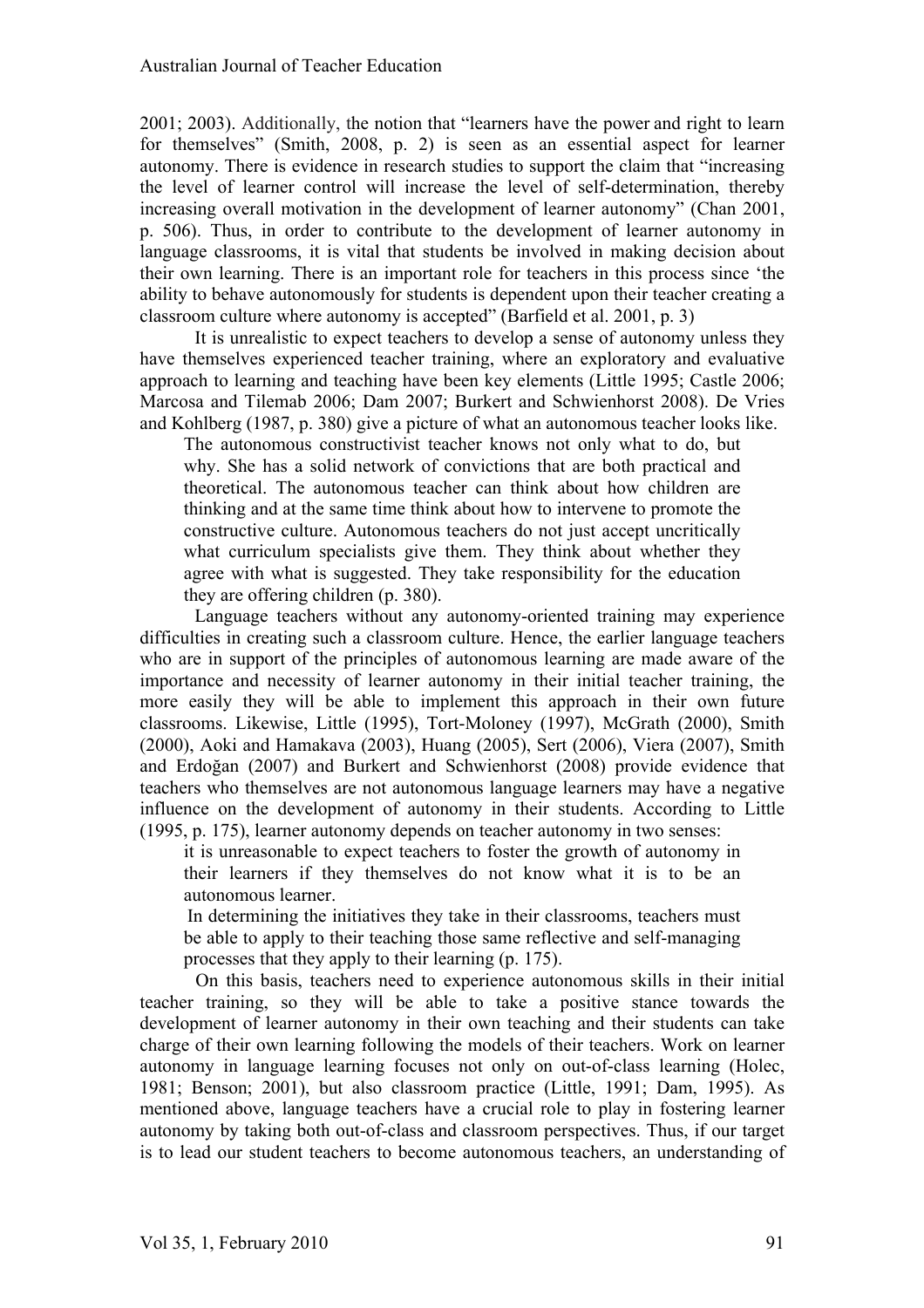student teachers' perspectives on learner autonomy while they are being trained to be teachers would provide valuable information for teacher educators.

### **Research Questions**

- 1- How do English language student teachers view learner autonomy in EFL (English as a Foreign Language) contexts in Turkey?
- 2- What learner autonomy principles do they consider more important than others?

# **Methodology**

This paper reports on a survey on learner autonomy conducted with a group of student-teachers at Gazi University, Turkey, in 2009. The objectives were to assess student-teachers' perspectives on learner autonomy, the areas of learner autonomy student-teachers consider important, and the constraints they view as obstacles to deployment of learner autonomy. The findings may help develop guidelines for teacher educators regarding how to overcome barriers in students' minds towards learner autonomy.

The study used a questionnaire survey, which was designed to gather the student teachers' perspectives in such areas as the involvement of students in classroom management, homework tasks, selecting materials and so on. It involved a survey of 112 undergraduates (75 females and 37 males) at Gazi University in the ELT Department, where they were senior students when the questionnaire was administered. The English Language Teaching Department offers the students a fouryear program on teaching English as a foreign language. The first year of the program mainly focuses on teaching language skills and grammar to students, while the second year of the program includes methodology classes based on how to teach the English language like Approaches in ELT, Methodology in the Area of Specialization I, Methodology in the Area of Specialization II, Teaching Foreign Language to Children, Testing and Evaluation in English. Further, students in this program are required to take applied courses such as School Experience and Teaching Practice and students have the chance to put their theoretical knowledge into practice in the School Experience and Teaching Practice courses.

The questionnaire developed by Camilleri (1997) consists of 14 questions such as "How much should learners be involved in decisions on classroom management?" It was first used in a study to investigate the language teachers' attitudes towards learner autonomy in a variety of countries including Malta, Slovenia, and Lithuania. Each question in the questionnaire has also sub-categories. In the case of classroom management, there are three sub-categories such as position of desks, seating of students, and discipline matters. This questionnaire has been widely addressed in a lot of research studies on learner autonomy to date (Camilleri, 1997; Özdere, 2005; Balçıkanlı, 2007). The questions are about learner autonomy principles which can be followed in foreign language classrooms and are about possible considerations concerning the implementation of these principles. Nunan (1996, p. 21) presents a picture of what an autonomous classroom looks like. He claims that, generally, in a non-autonomous classroom, the teacher or the institution makes all the decisions about what and when it will be taught. In contrast, in an autonomous classroom,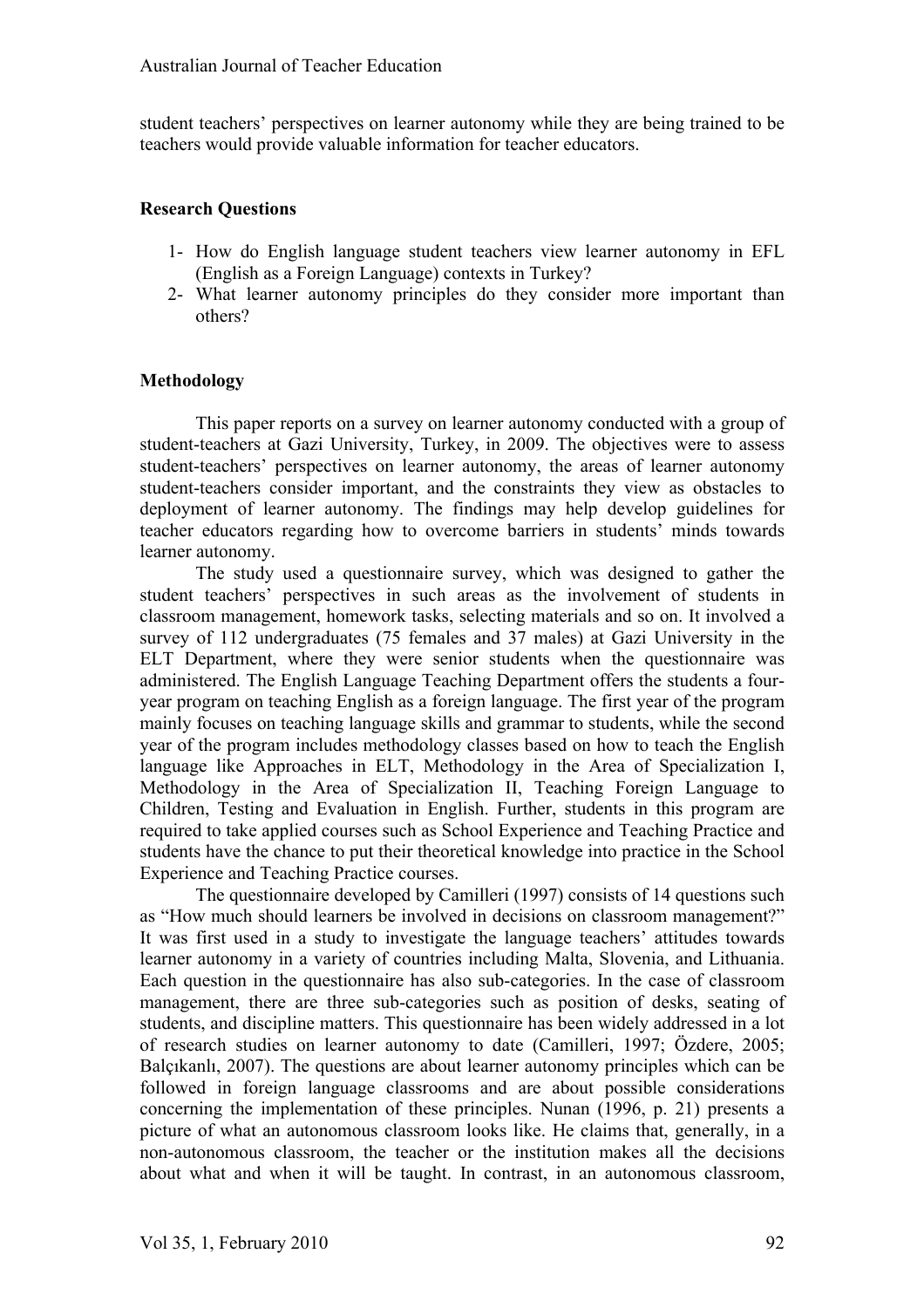decisions regarding the content and classroom norms will be made with much reference to the students. In an autonomy-focused classroom, the teacher introduces a range of learning activities and tasks by taking the students' needs and interests into consideration as opposed to a non-autonomous classroom where students are exposed to the activities they are expected to perform. As for evaluation and assessment, classrooms which prioritize the development of autonomy allow the students to reflect on, assess and evaluate their own learning processes. Conversely, in non-autonomous classrooms, the assessment and evaluation part are structured in a traditional manner in a way that tests and exams are carried out. The questions of the survey aim to find out student-teachers' ideas as to what extent students should be involved in decision making processes concerning the general aspects of their own learning as mentioned by Nunan (1996). All descriptive statistics (the percentages of responses) and the results of the statistical analysis were generated using SPSS 15 for Windows**.** 

I also conducted interviews with twenty volunteer student teachers in five focus groups and asked open-ended additional questions in order to collect data on their general understanding towards learner autonomy. The researcher had an appointment with the students in groups of five in his office at different times.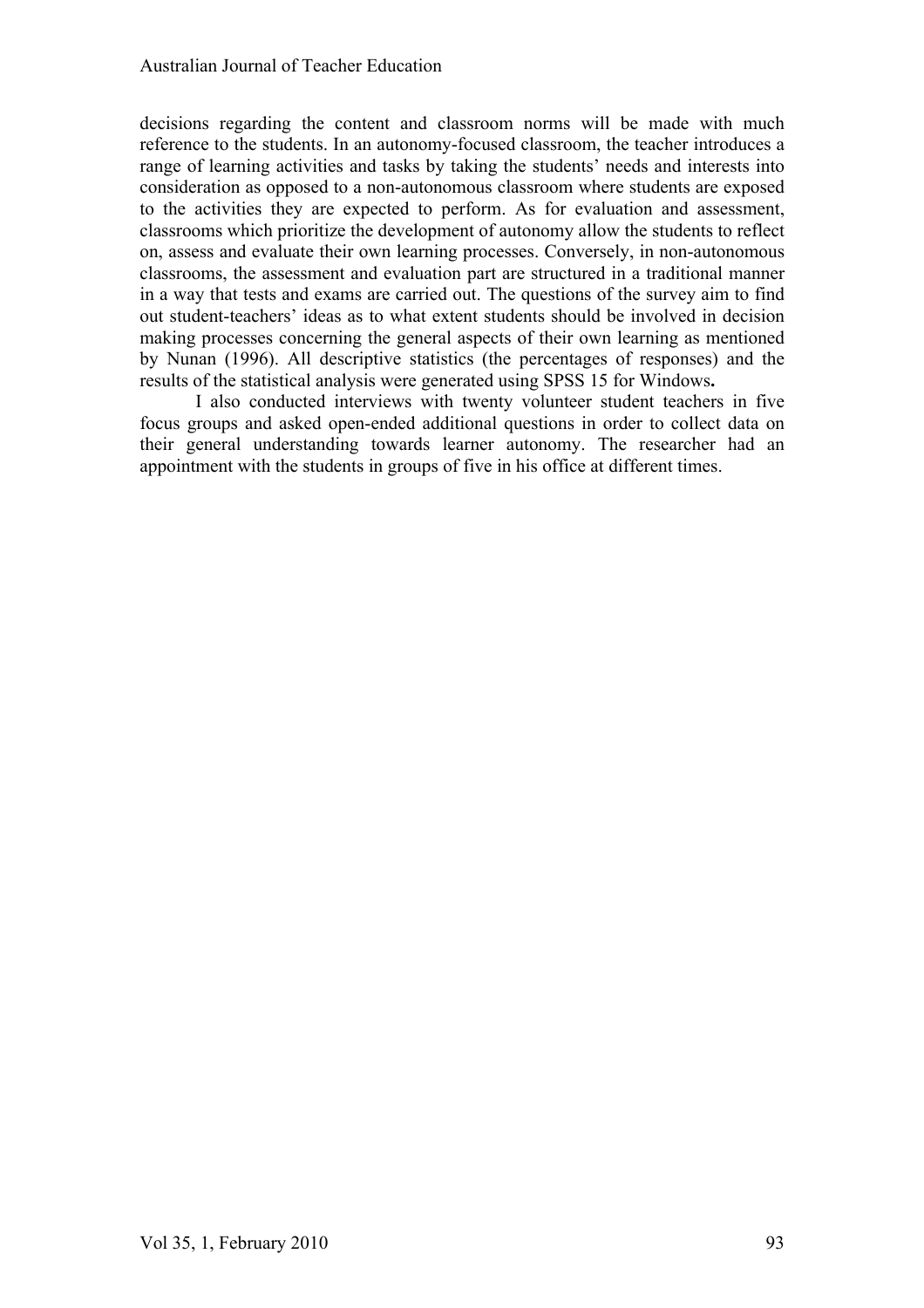# **Findings and Discussion**

| <b>ITEM</b>    | <b>ITEM</b>            | <b>SUBTITLE</b>             | Not at all              | Little        | Partly        | Much          | Very              |              |           |
|----------------|------------------------|-----------------------------|-------------------------|---------------|---------------|---------------|-------------------|--------------|-----------|
| NO             | <b>NAME</b>            |                             | $\frac{0}{0}$           | $\frac{0}{0}$ | $\frac{0}{0}$ | $\frac{0}{0}$ | Much              | $\mathbf{x}$ | <b>SD</b> |
|                |                        |                             |                         |               |               |               | $\frac{0}{0}$     |              |           |
| $\mathbf{1}$   | Objectives             | a) short-term               | 4.3                     | 13            | 35            | 38            | 9.7               | 3.59         | .958      |
|                |                        | b) long-term                | 3.2                     | 9.8           | 23.9          | 43.5          | 19.6              | 3.67         | 1.017     |
| $\overline{2}$ | Course                 | a) topics                   | 4.3                     | 12            | 33.7          | 32.6          | 17.4              | 3.41         | 1.111     |
|                | Content                | b) tasks                    | 5.4                     | 10.9          | 40.2          | 29.3          | 14.2              | 3.35         | 1.046     |
| $\overline{3}$ | Selecting              | a) textbooks                | 17.4                    | 26.1          | 30.4          | 17.4          | 8.7               | 2.70         | 1.214     |
|                | Materials              | b) AVA                      | 1.1                     | 9.8           | 31.5          | 35.9          | $\overline{21.7}$ | 3.67         | .953      |
|                |                        | c) realia                   | 6.5                     | 18.5          | 29.3          | 35.9          | 9.8               | 3.80         | .966      |
| $\overline{4}$ | Time                   | a) time                     | 6.5                     | 16.3          | 43.5          | 23.9          | 9.8               | 3.09         | 1.070     |
|                | Place                  | b) place                    | 6.5                     | 14.1          | 39.1          | 31.5          | 8.8               | 3.20         | 1.047     |
|                | Pace                   | c) pace                     | 6.5                     | 18.5          | 29.3          | 35.9          | 9.8               | 3.52         | 1.105     |
| 5              | Methodology            | a) ind./pair/group          | 2.2                     | 13            | 26.1          | 39.1          | 19.6              | 3.61         | 1.025     |
|                |                        | work<br>b) use of materials |                         | 12            |               |               |                   |              |           |
|                |                        | c) type of class            | 2.2<br>$\overline{2.2}$ | 10.9          | 30.4<br>34.8  | 34.7<br>34.7  | 20.7<br>17.4      | 3.56         | 1.038     |
|                |                        | activities                  |                         |               |               |               |                   | 3.66         | .994      |
|                |                        | d) type of homework         | 4.3                     | 15.2          | 24.8          | 41.6          | 14.1              |              |           |
|                |                        | act.                        |                         |               |               |               |                   | 3.68         | 1.054     |
| 6              | Classroom              | a) position of desks        | 5.4                     | 10.9          | 15.2          | 38            | 30.5              | 3.73         | 1.193     |
|                | Management             | b) seating of students      | 3.3                     | 14.1          | 20.7          | 40.2          | 21.7              | 3.58         | 1.079     |
|                |                        | c) discipline matters       | 8.7                     | 7.4           | 19.9          | 32.4          | 35.2              | 3.67         | 1.169     |
| $\overline{7}$ | Homework               | a) quantity                 | 5.4                     | 17.4          | 45.7          | 19.5          | 12                | 3.14         | 1.003     |
|                | <b>Tasks</b>           | b) type                     | 6.5                     | 23.9          | 31.5          | 34.3          | 29.8              | 3.09         | 1.070     |
|                |                        | c) frequency                | 7.6                     | 19.6          | 31.7          | 33.9          | 25.2              | 3.14         | 1.130     |
| 8              | Assessment             | a) weekly                   | 2.2                     | 6.5           | 19.6          | 42.4          | 29.6              | 3.95         | .938      |
|                |                        | b) monthly                  | 3.3                     | 6.9           | 21.7          | 46.7          | 21.7              | 3.79         | .931      |
|                |                        | c) annually                 | 5.4                     | 17.4          | 25            | 28.3          | 23.9              | 3.48         | 1.169     |
| $\overline{9}$ | What to focus          | a) texts                    | 7.6                     | 22.8          | 39.1          | 22.8          | 7.7               | 2.96         | 1.069     |
|                | on                     | b) AVA                      | 2.2                     | 10.9          | 33.7          | 37            | 16.2              | 3.48         | .995      |
|                |                        | c) realia                   | 1.1                     | 7.6           | 26.1          | 48.9          | 16.3              | 3.70         | .868      |
| 10             | Learning<br>tasks      |                             | 4.3                     | 6.5           | 32.4          | 47            | 9.8               | 3.40         | .934      |
| 11             | Explanations           |                             | 1.1                     | 2.2           | 12            | 43.5          | 41.2              | 4.22         | .846      |
| 12             | Learning<br>strategies |                             |                         | 5.4           | 18.5          | 35.9          | 40.2              | 4.11         | .884      |
| 13             | Journals               |                             | 1.1                     | 1.1           | 13            | 42.4          | 42.4              | 4.25         | .777      |
| 14             | Learner<br>training    |                             |                         | 1.1           | 4.3           | 25            | 69.3              | 4.63         | .631      |

**Table 1: Student teachers' perspectives on learner autonomy**

**Note: Not at all** (1.00-1.80), **Little** (1.80-2.60). **Partly** (2.60-3.40). **Much** (3.40-4.20), **Very Much** (4.20-5.00)

The data in table 1 show that the majority of the student teachers view learner autonomy as essential for nearly all of the areas, particularly methodology of the course, and classroom management. In a general sense, they were very positive about the involvement of the students in both selecting materials and making decisions on the methodology of the course, on classroom management, learner training and learner strategies. I shall limit my discussion to the salient findings of the current study.

The student teachers were asked to state their opinions about short-term and long-term objectives. For both, they strongly believe that students should be given a chance to participate in the decision-making process while setting objectives in collaboration with their teachers (Nunan, 1997; Cotterall, 1999; Benson, 2001). In other words, in order for effective learning to occur, it is crucial that students be involved in formulating the objectives since it will make the learning process more meaningful. The student teachers are of the opinion that learner involvement in the planning of both the short and long term objectives of the course is essential to learner autonomy. As Fenner and Newby (2000) argue, in an autonomous learning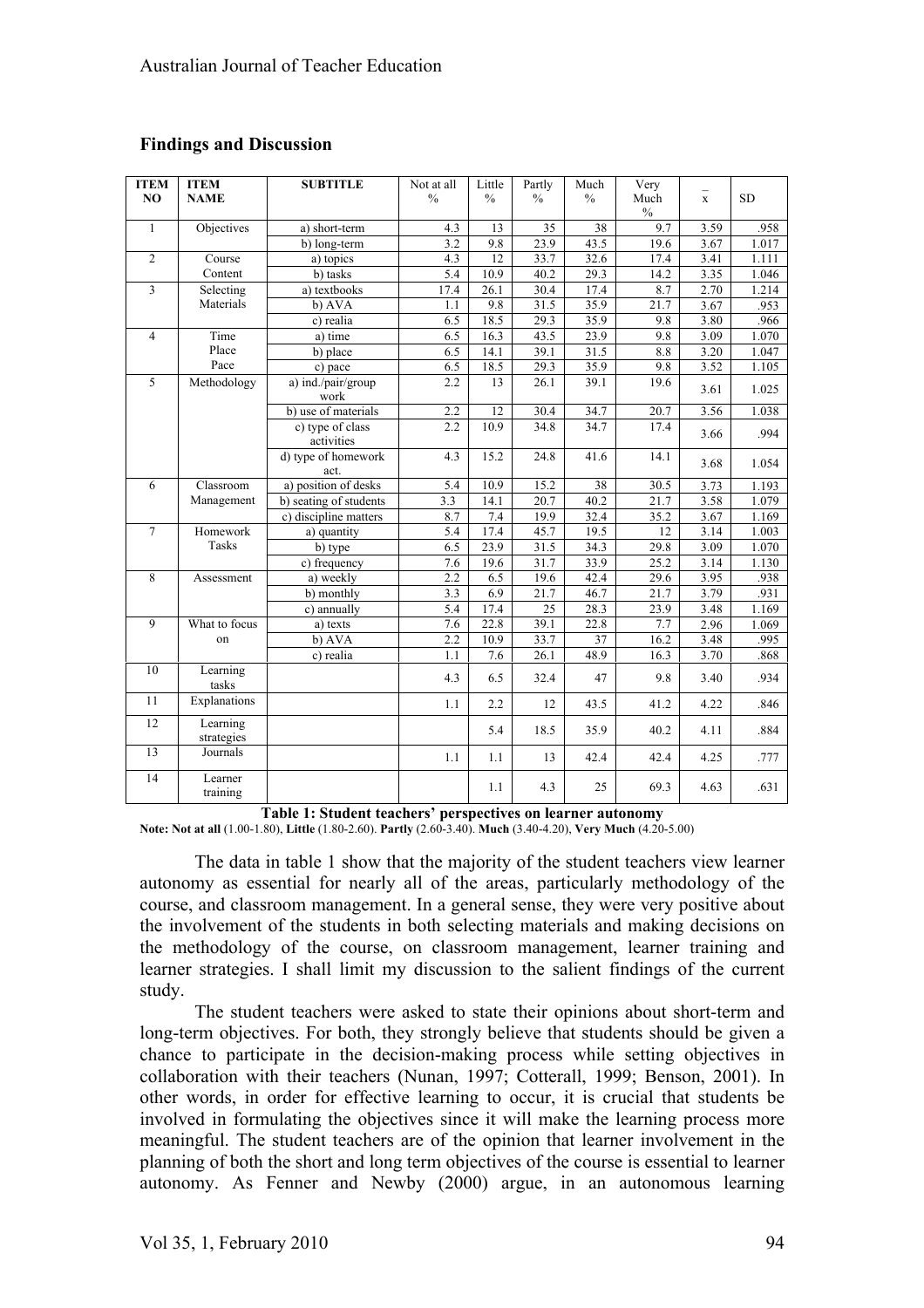environment, students must have freedom of choice of materials that they employ in the classrooms. Through this, students are encouraged "to access and use resources in their contexts, to carry their learning and to develop strategies for taking greater responsibility for their learning" (White, 2003, p. 34). Nevertheless, the student teachers did not display any eagerness to involve their students in selecting textbooks, possibly because textbook selection is viewed as a professional teachers' task. As for the student teachers' perspectives about the use of audio visual materials and realia, they were not as negative as their views about textbooks (AVA: 3, 67; Realia; 3, 80). This area concerns motivation for students and it might well be difficult for teachers to meet students' needs. Thus, students can have a greater sense of ownership and control over their learning by being encouraged to bring their own authentic materials into the classroom (Dam, 1995; Nunan, 1999; Benson, 2001).

There have been several studies focusing on the assumption that students should be considered equal partners and given an opportunity to determine the time, place and pace of the course (Little, 1991; Dam, 1995; Nunan, 1997; Benson, 2001). It is accepted that such an opportunity will provide students with a sense of selfconfidence because they are given room to decide on these issues, which will guide them to increase their sense of responsibility for the learning process. However, when it comes to making a decision on time and place of the course, the Turkish educational system does not allow this to occur for several reasons. Most of the student teachers are recruited in the schools of the Ministry of Education where there is a centralized administration. Teachers themselves do not have a say over these issues. Likewise, it might not be easy to find an available classroom every time a teacher wishes. What is more, the time and place of classes were considered as administrative issues by most of the student teachers. Many student teachers did not appear to welcome learner involvement in decisions related to time by answering "partly" perhaps because students will have different expectations on when and where to learn. This might make it much more challenging to accommodate their needs/expectations. Nonetheless, taking into account the learning styles and understanding capacities of students, the student teachers seem to agree that the pace of the course should be determined by students (3, 52).

There is a great deal of research suggesting that involving students in the decisions such as individual/pair group work, use of materials, type of class activities and type of homework activities provides them with choice of different approaches and understandings to foster learner autonomy (Ryan, 1997; Nunan, 1999; Fenner & Newby, 2000; Benson, 2001). That is, it is viewed as a virtual requirement that students be given sufficient opportunities and control over the classroom activities and materials. Regarding the four sub-sections on methodology, it needs to be explained that the majority of the student teachers (individual/pair/group work: 3, 61; use of materials: 3, 56; type of classroom activities: 3, 66; type of homework activities: 3, 68) favor the involvement of the students in those decisions as much as possible. They state that original ideas may come from students and that learning styles should match the activities. On the other hand, it would be better to ask for the opinions of students in case some materials teachers prepare may not be suitable. In the Turkish educational system, students are rarely allowed to rearrange the position of the desks which are organized in such a way that the teacher is regarded as the main authority. Notwithstanding this, when asked to state their opinions concerning classroom management, surprisingly, student teachers seemed reasonably positive about the expectation that students be involved in deciding on classroom management, such as arranging the position of the desks and seating of students (the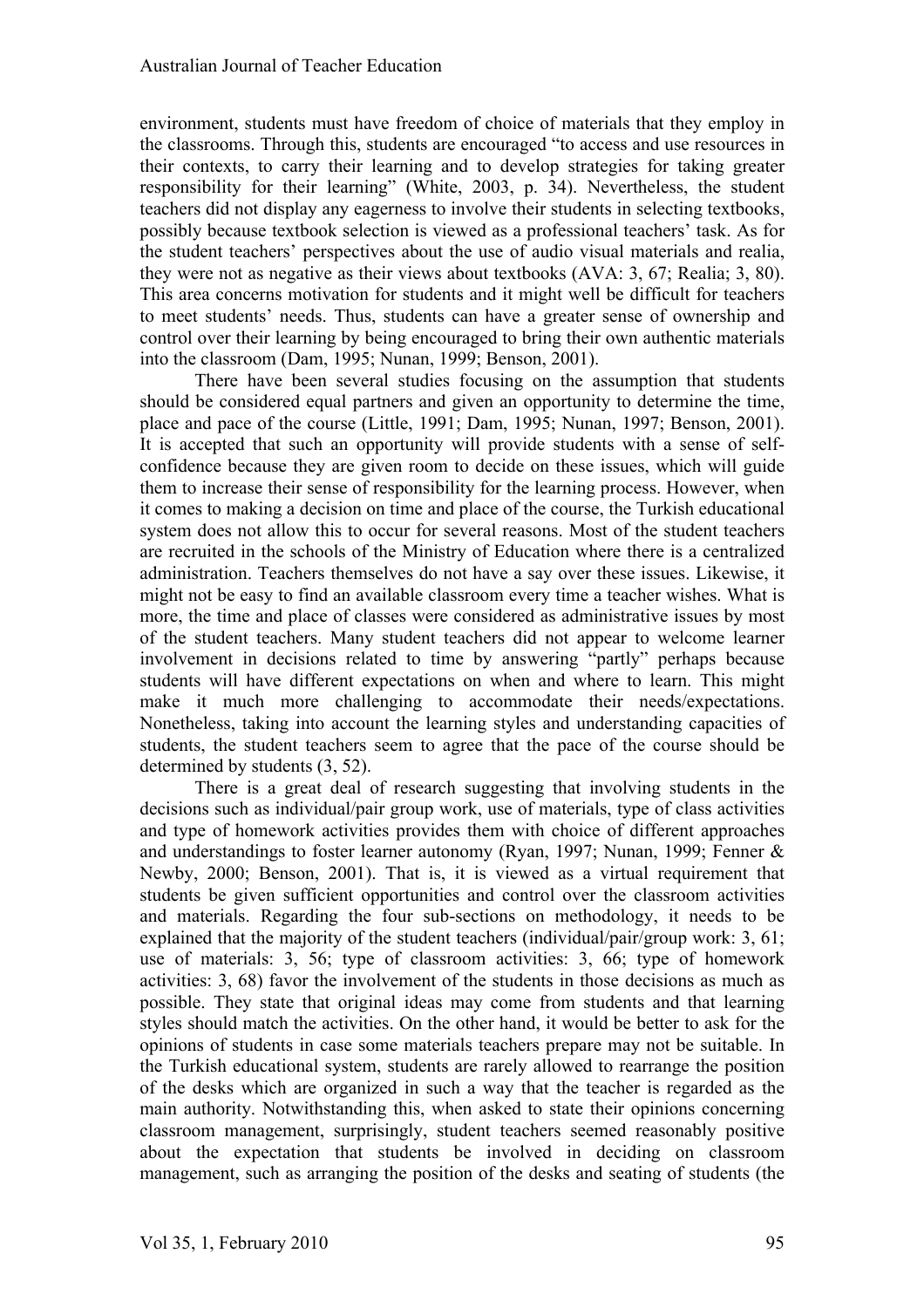position of the desks: 3, 73; seating of students: 3, 58). Generally, students should make decisions on where they sit to get the ultimate benefit from the course. As for disciplinary matters, the picture is more or less the same. That is to say, student teachers (3, 67) think that students ought to have a say over classroom discipline. If students are actively involved in determining the classroom and group norms, they naturally tend to abide by these rules without teachers' having to exercise their authority (Brown, 2001; Dörnyei, 2001; Benson, 2001). In other words, they feel a part of the community in which learning takes place if students are involved in formulating classroom rules. This will eventually give them encouragement for taking greater responsibility for their own learning.

In conjunction with recent theoretical approaches to language teaching/learning, self–assessment, without question, requires that students develop their own ability to assess how much they have learned, and how much more they need in learning environments (Nunan, 1999; Benson, 2001; Egel, 2003). That is, students should be encouraged to keep track of their own progress to identify their own strengths and weaknesses. Benson (2001) attaches a lot of importance to the role of self-assessment since the process raises students' awareness and encourages them to think critically and reflect on their own competence (Oskarson, 1996). As Dam (1995) points out, self-assessment concerning time requirement, reflection and honesty for both students and teachers might create an atmosphere of trust and respect in the classroom, the student teachers' perspectives on self-assessment are in accordance with the issues raised in the relevant literature (weekly: 3, 95; monthly: 3, 79; annually: 3, 48). Learning tasks urge students regularly to step back from the process of learning and reflect on how well they did as a group or as an individual (Wenden, 1991; Dam, 1995; Scharle & Szabo, 2000; Brown, 2001; Benson, 2001). It seems clear that such tasks play a key role in promoting learner autonomy, for students should use the target language in extended periods of time on their own (Little, 1994; Dam, 1995). In this respect, a great many of the student teachers support the idea that students should be involved in decisions on the choice of learning tasks (3, 40). This response supports the notion that learning tasks must be related to their needs and interests so that they would become more deeply engaged in their learning processes. Learner strategies may help students in organizing the content of their own learning, in determining the methods and techniques to be used and in self-evaluating the learning process and learning experiences (Wenden, 1987; Cohen, 1998). In other words, students need to be encouraged to develop their own strategies in learning a foreign language. This will lead them to be more aware of what kind of progress they have made and what else they need to improve next. This way, student teachers support the view that (4, 11) learner strategies should be given a lot of attention in foreign language classrooms for the purpose of making their students aware of their own learning processes. "Without developing such strategies, students will remain trapped in their old patterns of beliefs and behaviors and never be fully autonomous" (Wenden 1998, p. 90). Learner training, which "aims to help students consider the factors that affect their learning and discover the strategies that suit them best and which are appropriate to their learning context" (Sinclair 2000, p. 66) is one of the issues student teachers were asked about. In order for students to acquire effective language skills, there is no doubt that they need learner training (Chamot, 1993; Dickinson, 1994; Sinclair, 2000). The student teachers were aware of the importance of knowing how to learn a foreign language best. Then, they took into consideration that learner training is a precondition for language learning. They also stated that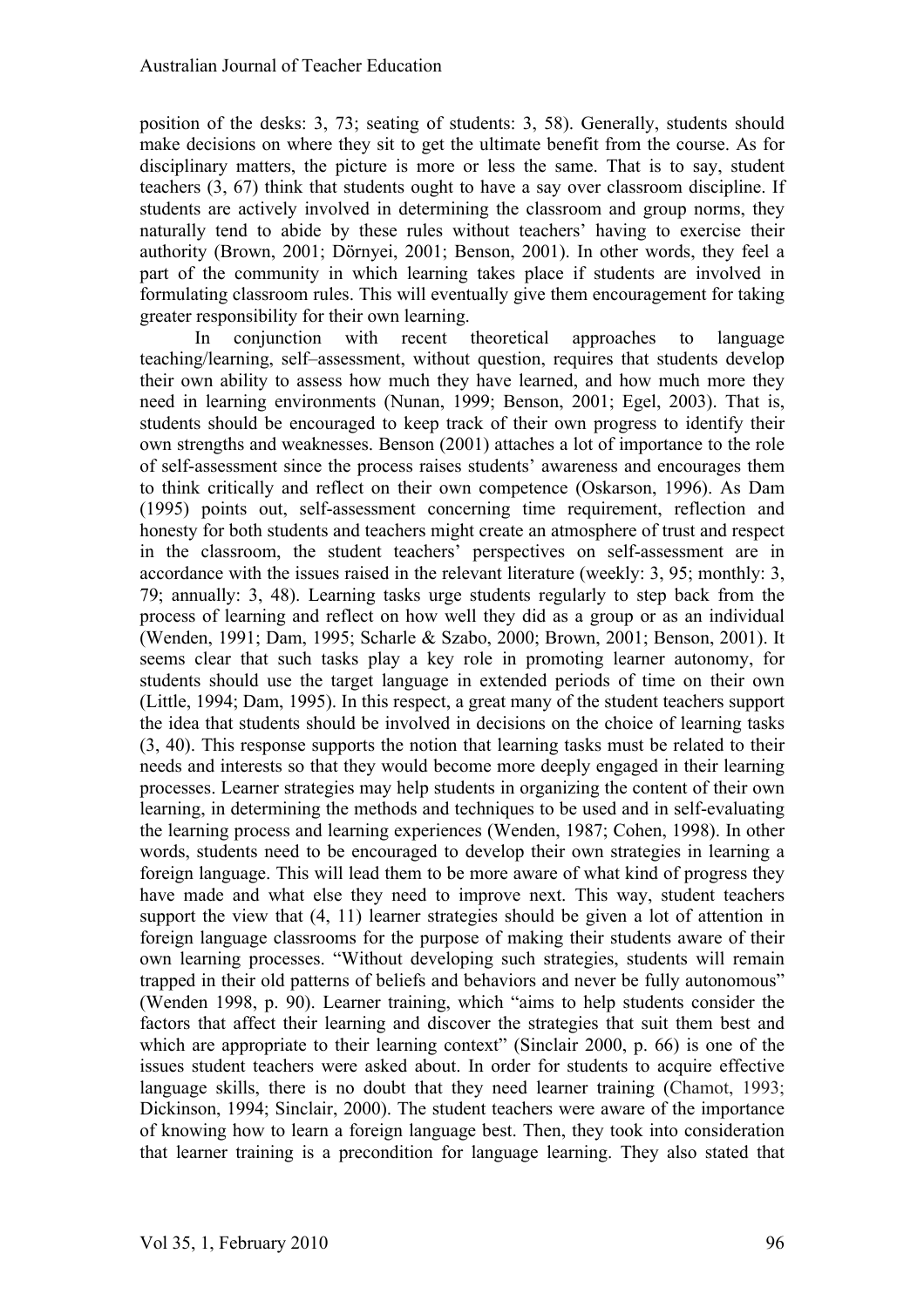students should have a right to be given training on the nature of learning itself (Özmen, 2004).

In conclusion, the overall data emerging from the questionnaire simply indicate that the participating English language student teachers showed interest in almost each area of teaching with the exception of decisions on time and place as well as textbooks to be followed. In other words, most student teachers feel their future students should be encouraged to take part in various decisions on teaching/learning so they can take responsibility for their own learning.

### **Interview Results**

As was mentioned previously, interviews with volunteer student teachers were conducted. Those, by and large, were based on their perceptions on learner autonomy and the results shed light on student teachers' perceptions of learner autonomy. In response to the question 'What is your understanding of learner autonomy?' in the follow-up questionnaire, student teachers had the following opinions.

… Something like being able to work alone, knowing how to study well on your own.

… Being open to change for taking responsibility for one's own learning.

…The awareness of his own strengths/weaknesses and what he needs to improve.

Concerning the question "Do you consider learner autonomy important? Why? Why not?", the following comments are representative of the student teachers' views.

… Of course, it is important because learning is too vast a task to be limited to class hours.

… I think learner autonomy helps students to learn better, for it makes learning easier and funnier.

… Spoon-feeding is not the correct way of teaching a foreign language. Thus, they have to take responsibility for their own learning.

… Learning should continue outside the classroom.

… I am sure it motivates students to study much more than they generally do.

… Learner autonomy should be taught when we are at university.

Regarding the question "What should you do to encourage students to become more autonomous in or outside the classroom?", the following extracts from the student teachers' interviews captured some of the significant responses to this question.

… Portfolio assessment is a great way of keeping track of students' performances.

… Outside tasks should be assigned to students, but their needs and interests are crucial in designing them.

… I may ask them to assess themselves, or self-assess.

… I could take into consideration their needs and interests as much as I can

… Students should be aware of the nature of learning itself.

In relation to the question "How good are students in Turkey at learning English autonomously?", student teachers have the opinions below.

… Not good because there is a traditional learning at the majority of the classrooms still.

… How possibly could anyone expect students to become autonomous where the teacher is the main authority?

… Bad, teachers even don't know what it is, let alone developing it,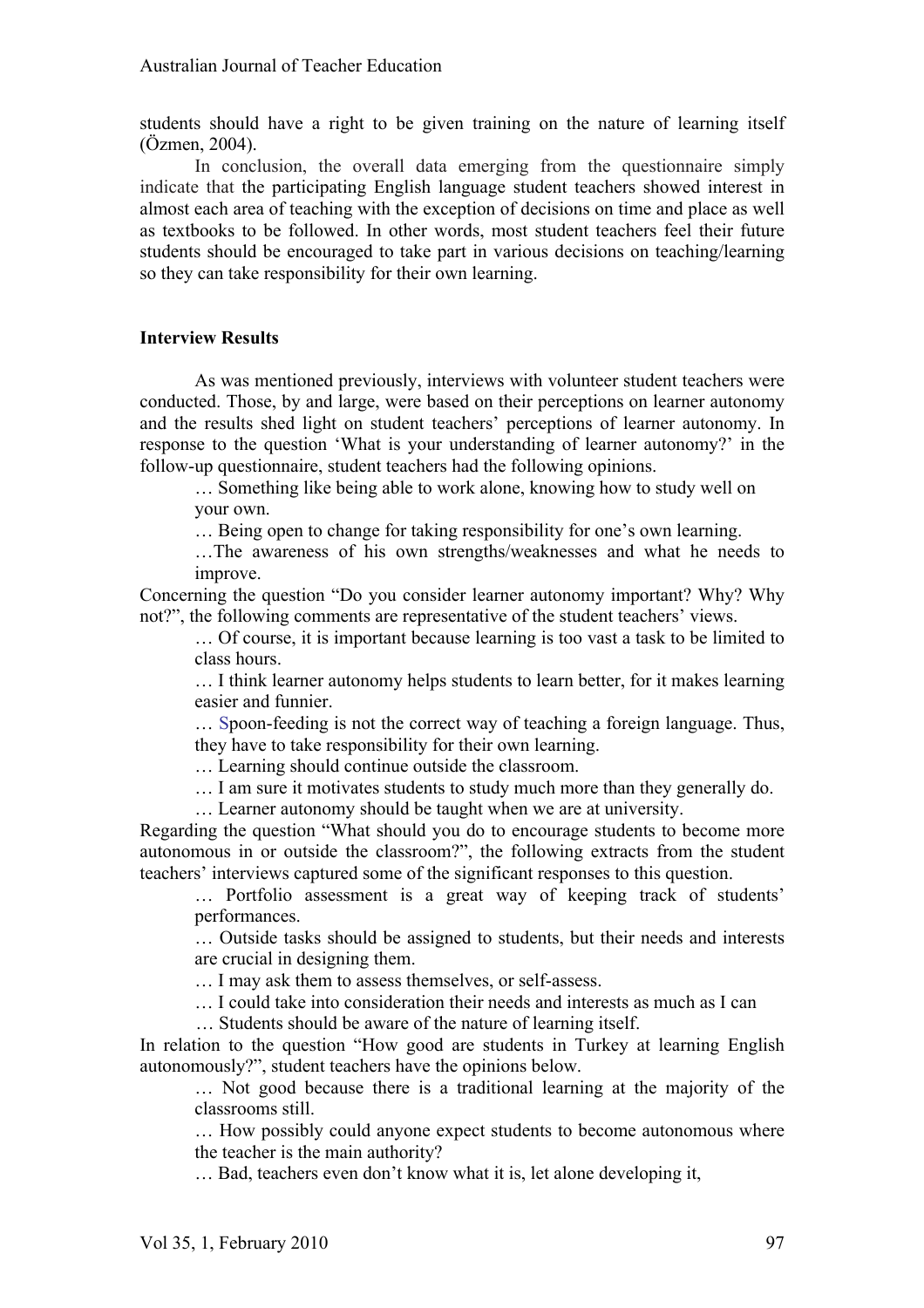Likewise, the following responses to the question "Does the teaching and learning environment in Turkey help or hinder the development of autonomy? In what ways?" are crucial in many respects.

… Unfortunately, it doesn't help the development of learner autonomy because teachers do not know it.

… There are several obstacles to the development of learner autonomy in the learning process, such as crowded classrooms, lack of equipment and etc.

… Autonomy is a neglected part of learning, actually.

In light of the interview data, one can easily argue that student teachers regarded learner autonomy and its classroom applications as favorable by continuing with learner-centered instruction (Nunan, 1995; Dam, 1995; Benson, 2001). To illustrate, they seem to have a very-well constructed notion of learner autonomy including the responsibility, awareness, and self-assessment. In line with the principles underlying learner autonomy, student teachers view learner autonomy as an important prerequisite for language learning along with its focus on the activities outside the classroom (Ryan, 1997). As to student teachers' views about how to encourage learner autonomy, they came up with the portfolio assessment, outside tasks, and journals. Referring to their previous learning experiences, student teachers are of the opinion that Turkish students are not ready to take responsibility for their own learning due to the educational system in which they are involved (Yumuk, 2002; Özdere, 2005; Sert, 2006). Despite the fact that they have not yet started teaching English in real environments, they are more or less aware of the possible hindrances to the development of learner autonomy in language classrooms.

#### **Concluding Remarks and Suggestions**

This study has provided a rich source of information on student teachers' perspectives concerning the use of autonomous language learning. It focuses heavily on the beliefs student teachers have on the principles of learner autonomy. It also contributes to the understanding of student teachers' perspectives on learner autonomy, the involvement of students in learning process and of the factors that might be considered as obstacles to develop learner autonomy in EFL settings.

One major finding of this study was that student teachers had a clear view of learner autonomy and the involvement of students in the learning process. On the whole, they agreed with the idea that students should be involved in the decision making process concerning the objectives of the course, classroom management, homework tasks, and the selection of materials. The results indicated a strong preference for a more autonomous learning process. Referring to the humanistic side of learning, the student teachers seemed to share the idea that students should be placed at the centre of learning practices. Unlike other studies carried out on teachers' perspectives on learner autonomy (Chan 2001, 2003; Özdere, 2005), these student teachers felt very comfortable with asking students to make such decisions. The findings of the current study are in line with those of Yıldırım's research (2005)**.** That is, the student teachers would probably feel ready to pass onto the students some responsibilities and choices.

One important conclusion that could be drawn from this study is that there are some constraining factors involved in the formal learning environment that may be viewed as hindrances to the development of learner autonomy. Due to the Turkish educational system, it seems impractical to involve students in decisions on areas such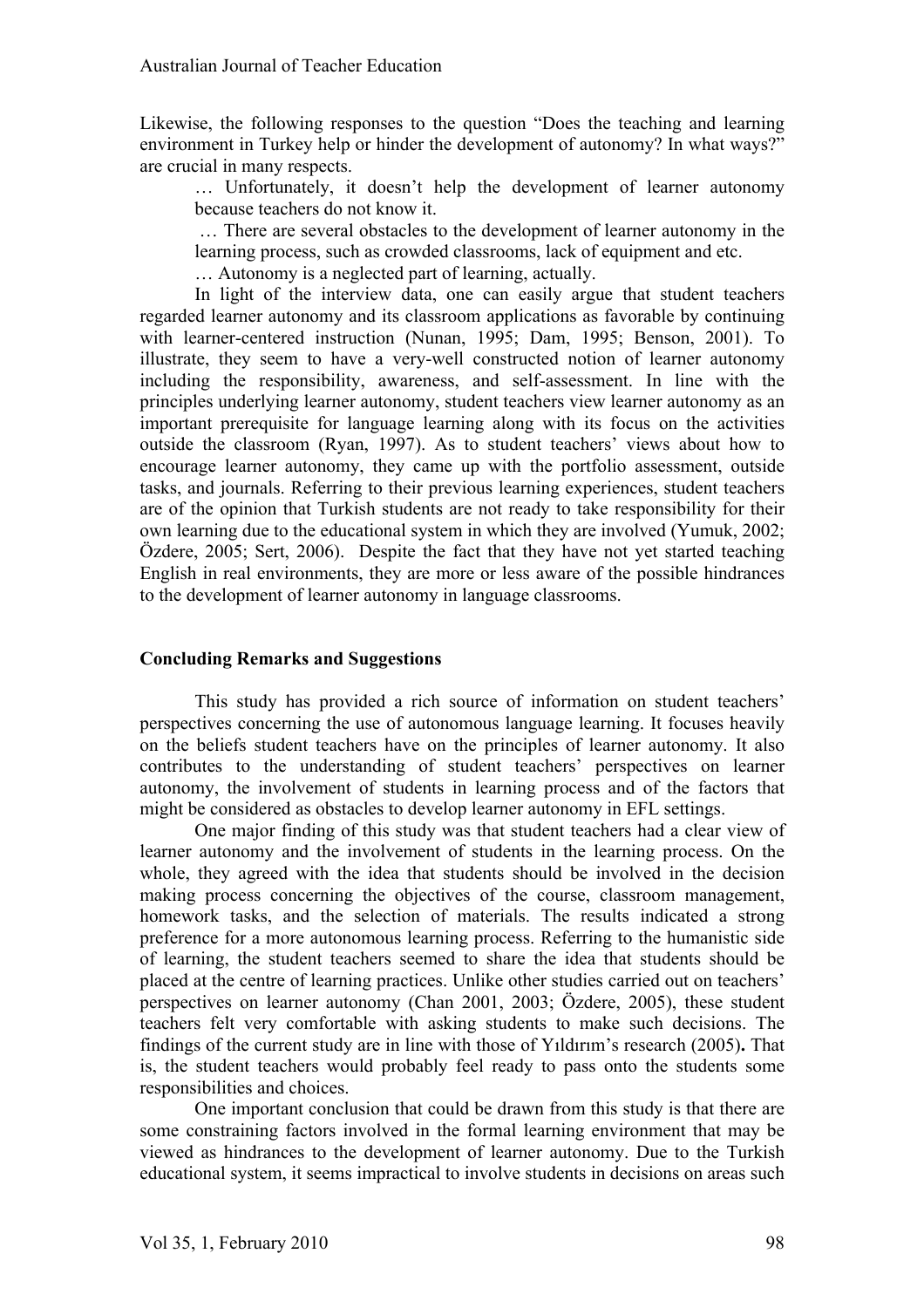as the time and place of the course, for they are generally regarded as administrative issues. As Yumuk (2002, p. 143) describes, the Turkish educational system has some points that inhibit autonomous language learning "The majority of learners undergo the process of learning through recitation in which the teacher is the authority rather than the facilitator". Educational system in Turkey is considered as teacher-centered in which the traditional teaching methods are widely utilized. Additionally, schools are formed in a structure where the authority is not shared, individuality and creativity are less encouraged. As a result of this system, learners tend not to take responsibility for their own learning during their educational process. Because student teachers themselves have not been trained in an autonomous way, they might have some negative attitudes towards the implementation of learner autonomy as Little (1995; 2007) and other scholars pointed out earlier.

Student teachers' beliefs on learner autonomy are very important components of their future teaching practices. Therefore, teacher educators play a salient role in student teachers' experience with learner autonomy by allowing more room for greater motivation, negotiation and decision making. On the basis of the findings, it would make sense to offer some suggestions for teacher educators to lift barriers in students' minds concerning learner autonomy.

First, teacher educators should encourage their student teachers to engage in out-side-the classroom tasks so as to increase their autonomous behaviors. Since learner autonomy generally go hand in hand with out-side-the classroom learning, it would be best to assign some tasks that might appeal to their interests and needs so they can start developing autonomy skills very early. Second, teacher educators should involve their student teachers in the decision making process. As Little (1995, p. 180) points out, "a first-hand experience" for student teachers in their own initial teacher training facilitates their adoption of learner autonomy principles in their future teaching practices. Third, teacher educators should include some strategy training sessions in their syllabuses to encourage student teachers to experience the use of strategies. Also, the student teachers should be equipped with strategy training, which, hopefully, will enable them to understand better the nature of learning. Finally, teacher educators should make use of portfolios in their courses. Thus, the student teachers get more insight into the development of practical knowledge, teaching behavior and thinking processes. Portfolios can serve as a good means of cultivating and exploiting teacher autonomy in many respects.

One dilemma still remains unexplored: Will these student teachers later keep believing in the importance of teacher-learner autonomy and develop it for themselves in collaboration with others despite the system they are part of? Or will they find themselves in a position where they are likely to forget all about the theory and practices of learner autonomy?

# **References**

- Aoki, N. & Hamakawa, Y. (2003). Asserting our culture: Teacher autonomy from a feminist perspective. In D. Palfreyman & R. C. Smith (Eds.). *Learner autonomy across cultures: Language education perspectives*, pp. 240-253 Basingstoke: Palgrave Macmillan
- Balçıkanlı, C. (2007). The Investigation of the Instructors' Attitudes Towards Learner Autonomy at Preparatory School. In Proceedings of Language teaching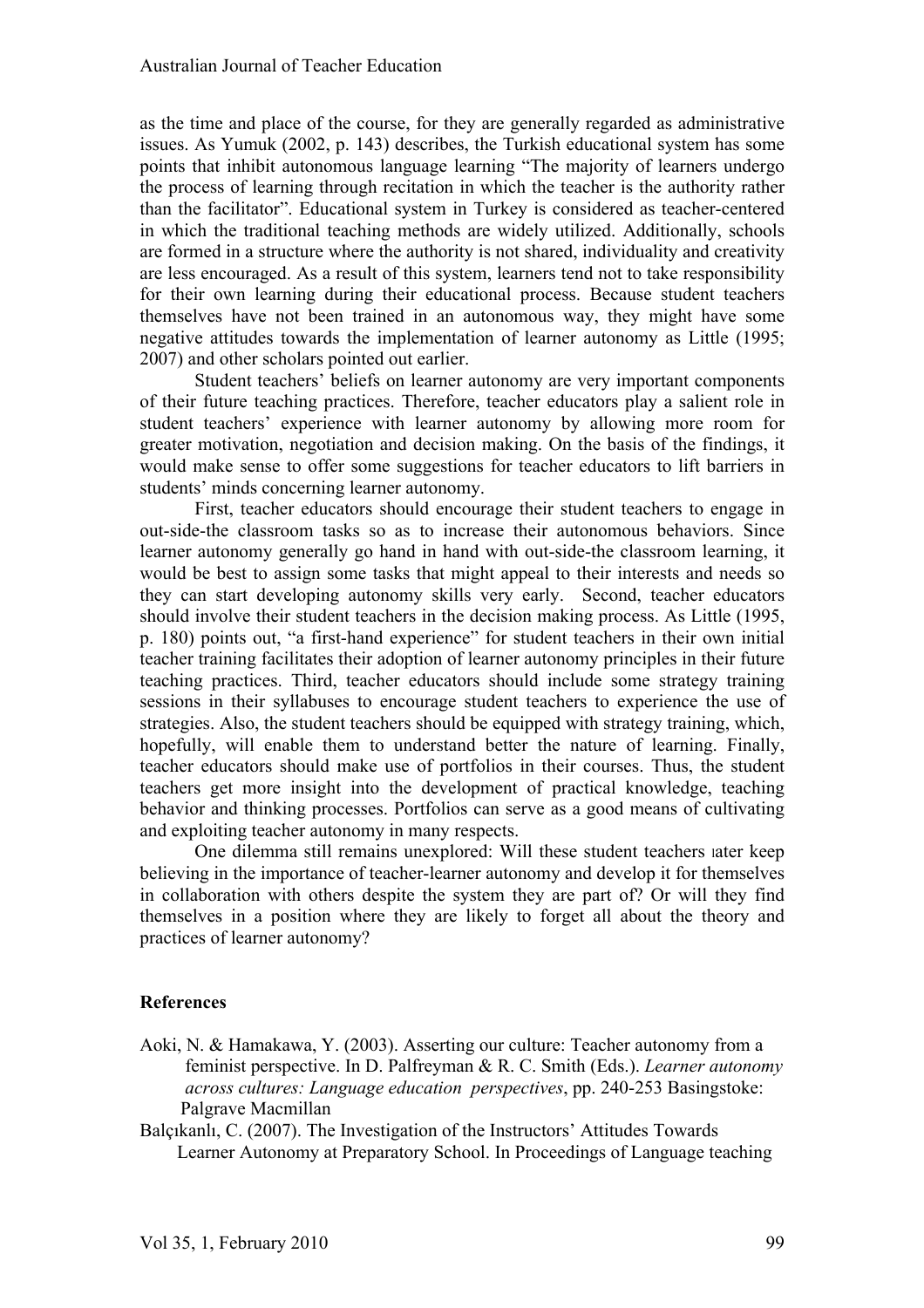and learning in multilingual Europe"- International Conference, Vilnius University, Vilnius, Lithuania

Barfield, A., Ashwell, T., Carroll, M., Collins, K., Cowie, N., Critchley, M., Head, E., Nix, M., Obermeier, A. & Robertson, M.C. (2001). Exploring and defining teacher autonomy: A collaborative discussion. In A. S. Mackenzie & E.

 McCafferty (Eds), *Developing Autonomy*, *Proceedings of the College and University Educators' 2001 Conference, Shizuoka, Japan*, pp. 217-22. Tokyo: The Japan Association for Language Teaching. Available at: http:/www.encounters.jp/mike/professional/publications/tchauto.html

Barfield, A. & Brown, S.H. (2007). *Reconstructing Autonomy in Language Education: Inquiry and Innovation*. Basingstoke: Palgrave Macmillan.

Benson, P. (2001). *Teaching and Researching Autonomy in Language Learning.* Lonsdon: Longman.

Benson, P. (2007). Autonomy in language teaching and learning. State of the Art Article*. Language Teaching,* 40, 1: 21-40

Brajcich, J. (2000). Encouraging learner autonomy in your classes. *The Language Teacher Online.* Retrieved August 2, 2006. From http://www.jalt-publications.org/tlt/articles/2000/03/brajcich

Brown, H. D. (2001). *Teaching by principles: An interactive approach to language pedagogy*. New York: Longman.

Burkert, A. & Schwienhorst, K. (2008). Focus on the Student Teacher: The European Portfolio for Student Teachers of Languages (EPOSTL) as a Tool to Develop Teacher Autonomy. *Innovation in Language Learning and Teaching.* 2 (3) 238- 252

Camilleri, G. (1997). *Learner autonomy: The teachers' views.* Retrieved November 24, 2004. From www.ecml.at/documents/pubCamilleriG\_E.pdf

Castle, K. (2004). The Meaning of Autonomy in early childhood teacher education*. Journal of Early Childhood Teacher Education.*, 25(1). 3-10

Castle, K. (2006). Autonomy through Pedagogical Research. *Teaching and Teacher Education.* 22 (8). 1094-1103

Chamot, A. U. (1993). Student responses to learning strategy instruction in the foreign language classroom. *Foreign Language Annals,* 26(3). 308–321

Chan, V. (2001). Readiness for learner autonomy: What do our learners tell us? *Teaching in Higher Education*, 6(4). 505-519.

Chan, V. (2003). Autonomous Language Learning: the teachers' perspectives. *Teaching In Higher Education*, 8(1). 33-54.

Cohen, A. D. (1998). *Strategies in learning and using a second language*. NY: Addison Wesley Longman Limited

Cotterall, S. (1999). Key variables in language learning: what do learners believe about them?. *System,* 27 (4). 493-513

Dam, L. (1995). *Learner Autonomy 3: from theory to classroom practice.* Dublin: Authentik.

Dam, L. (2007). Teacher education for learner autonomy. Winter 2007 *Independence 42* (IATEFL Learner Autonomy SIG)

DeVries, R. & Kohlberg, L. (1987). *Programs of early education*. New York: Longman

- Dickinson, L. (1987). *Self-instruction in Language Learning*. Cambridge: Cambridge University Pres.
- Dickinson, L. (1992). *Learning Autonomy 2: learner training for language learning.* Dublin: Authentik.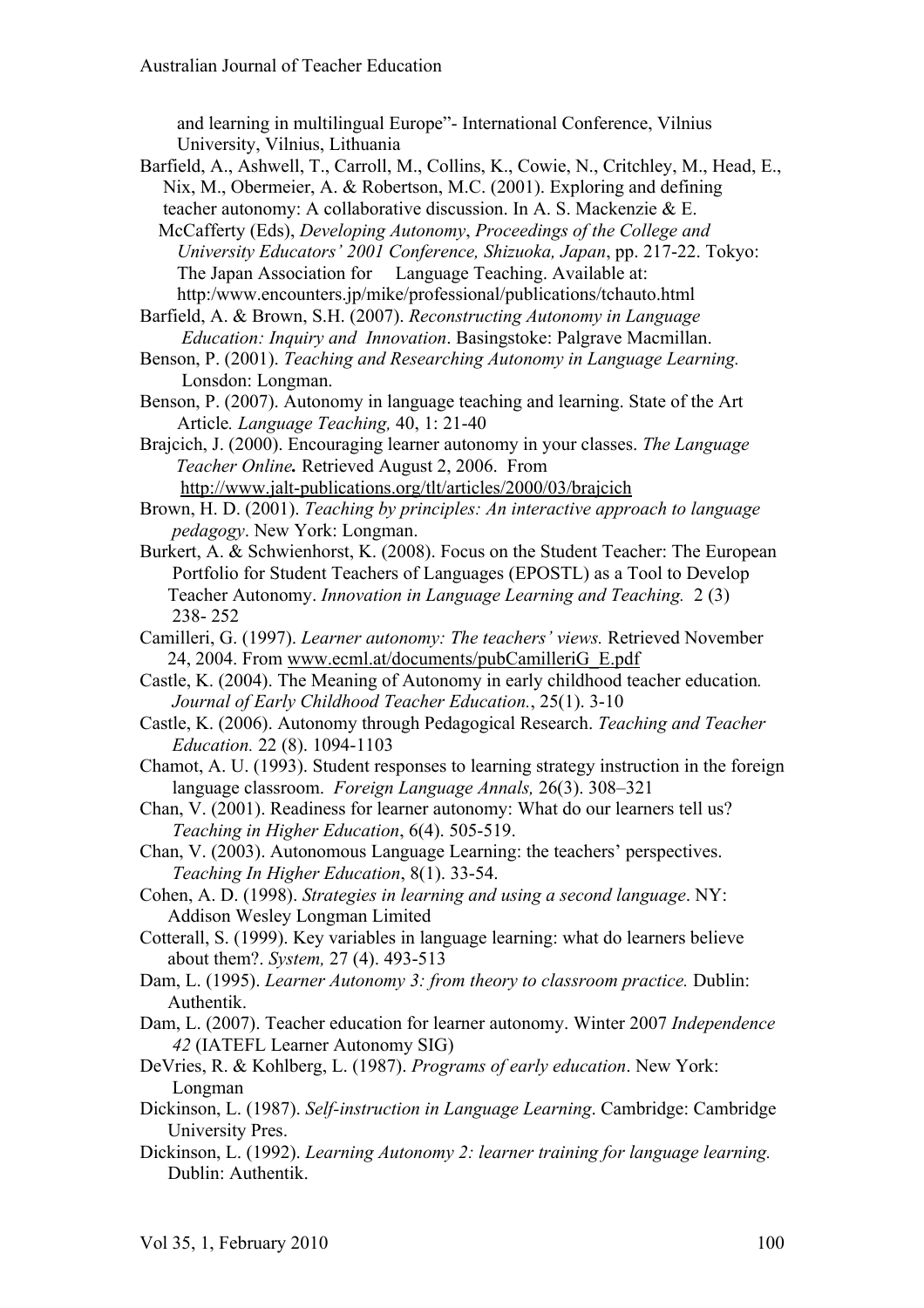- Dickinson, L. (1994). Preparing learners: toolkit requirements for preparing/orienting learners. In Edith Esch (Ed.) *Self- Access and the Adult Language Learner*. pp. 39-49. London: CILT,.
- Dörnyei, Z. (2001)*. Motivational strategies in the language classroom*. Cambridge: Cambridge University Press
- Egel, İ. P. (2003). *The Impact of the European Language Portfolio on the Learner Autonomy of Turkish Primary School Students.* Unpublished Doctoral Dissertation. Anadolu University, Eskişehir

Fenner, A.B. & Newby, D. (Eds.). (2000). *Approaches to Materials Design in European Textbooks: Implementing Principles of Authenticity, Learner Autonomy and Cultural Awareness*. Graz/Strasbourg: European Centre for Modern Languages/Council of Europe Press

Holec, H. (1981). *Autonomy and Foreign Language Learning.* Oxford: Pergamon.

Holec, H. (1988). *Autonomy and Self-Directed Learning: Present Fields of Application*. Strasbourg: Council of Europe.

Huang, J. (2005). Teacher autonomy in language learning: A review of the research. In K.R. Katyal, H.C. Lam & X.J. Ding (Eds.), *Research Studies in Education ( 3)* pp. 203-218. : Faculty of Education, The University of Hong Kong.

Hurd, S., Beaven, T. & Ortega, A. (2001). Developing autonomy in a distance language learning context: Issues and dilemmas for course writers. *System*, 29(3). 341–355.

Lamb, T. & Reinders, H. (2006). *Supporting independent learning: Issues and interventions*. Frankfurt: Peter Lang.

Lamb, T. & Reinders, H. (2007). *Learner and teacher autonomy: Concepts. realities and responses*. Amsterdam: John Benjamins.

Little, D. (1991). *Learner Autonomy 1: definitions, issues and problems.* Dublin: Authentik.

Little, D. (1994). Learner autonomy: A theoretical construct and its practical application. *Die Neuere Sprache,* 93(5).430-442.

- Little, D. (1995). Learning as dialogue: The dependence of learner autonomy on teacher autonomy. *System,* 23 (2). 175-182.
- Little, D. (2007). Reconstructing Learner and Teacher Autonomy in Language Education, in Barfield, A. and S. Brown, S. (Eds) *Reconstructing Autonomy in Language Education: Inquiry and Innovation.* pp 1-13. Basingstoke: Palgrave Macmillan.
- Little, D. (2007b). Language Learner Autonomy: Some Fundamental Considerations Revisited. *Innovation in Language Learning and Teaching.* 1(1).1-27.

Little, D. (2009). Language learner autonomy and the European Language Portfolio: Two L2 English examples*. Language Teaching,* 42: 222-233

Littlejohn, A. (1985) Learner choice in language study. *ELT Journal,* 39(4). 253-261.

- Littlewood, W. (1997). Self-access: Why do we want it and what can it do? In P. Benson & P. Voller (Eds.), Au*tonomy and Independence in language learning* pp. 79-92. London: Longman.
- Marcosa, J.J.M. & Tillemab, H. (2006). Studying studies on teacher reflection and action: An appraisal of research contributions*. Educational Research Review* 1(2). 112-132.

McGrath, I. (2000). Teacher autonomy. In B. Sinclair, et al. (Eds.), *Learner autonomy, teacher autonomy: Future directions*. pp.100-110. London: Longman.

Murphy, L. (2008). Supporting learner autonomy: Developing practice through the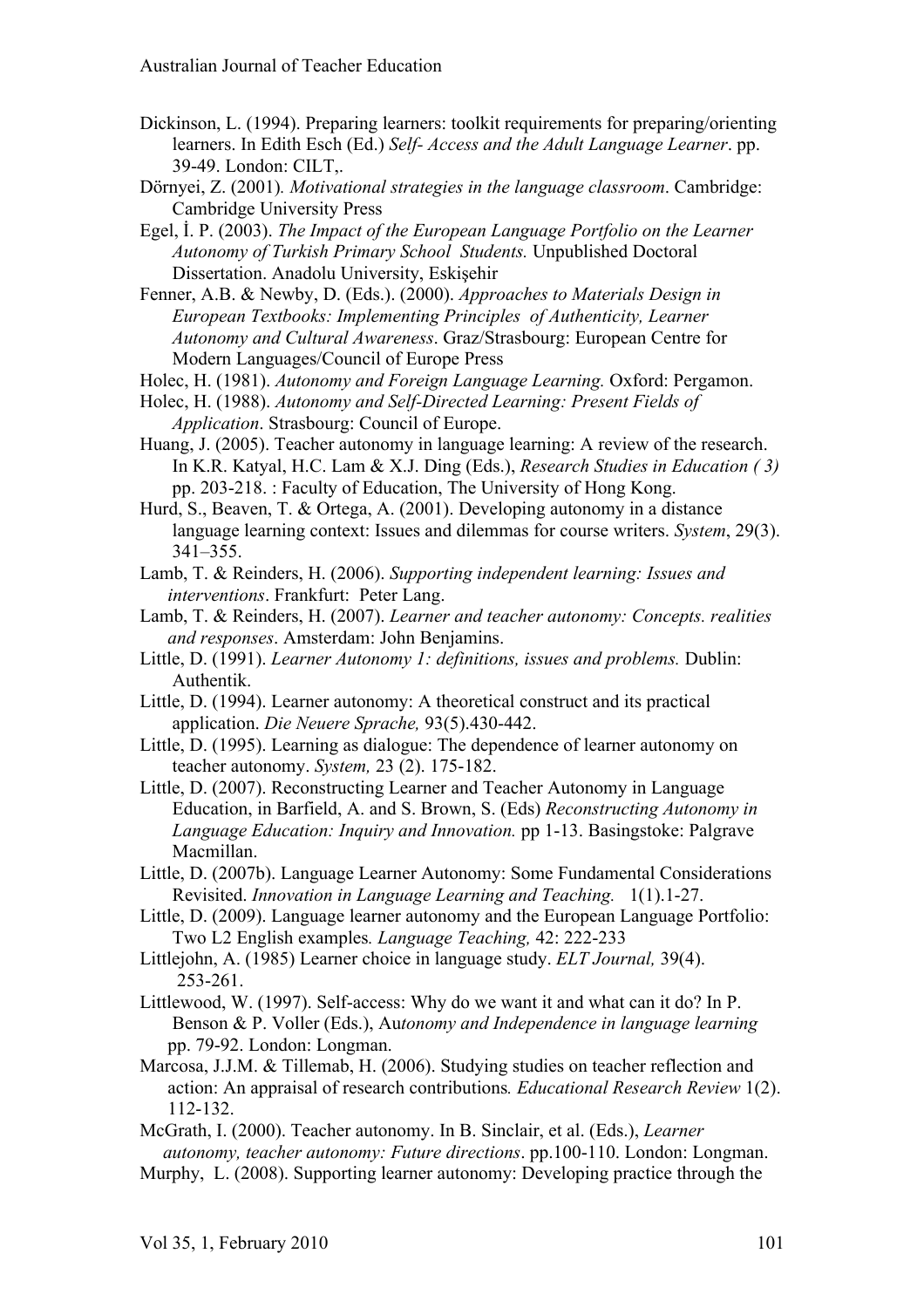Spanish production of courses for distance learners of French, German and Spanish. *Language Teaching Research.* 12 (1). 83-102

- Nunan, D. (1996). Towards autonomous learning: Some theoretical, empirical and practical issues. In R. Pemberton, et al (Eds.), *Taking control: Autonomy in language learning*. pp. 13-26. Hong Kong: Hong Kong University Press.
- Nunan, D. (1997). Designing and adapting materials to encourage learner autonomy. In P. Benson & P. Voller (Eds.), *Autonomy and independence in language learning.* pp. 192-203. London: Longman.
- Nunan, D. (1999). *Second language teaching and learning.* Boston: Heinle & Heinle
- Oscarsoon, M. (1998). Learner Self-assessment of Language Skills. *(IATEFL TEA)*
- Özdere, M. (2005). *State-supported Provincial University English Language Instructors' Attitudes towards Learner Autonomy.* Unpublished Master's thesis. Bilkent University.
- Ozmen, K. S. (2004). Make them be aware, not beware of learning: The cognitive therapy technique (CTT) in adult EFL classes. Asian EFL Journal. Retrieved May 15, 2007, From http://asian-efl-journal.com/04\_kso.html

Palfreyman, D. & Smith, R. C. (2003). *Learner autonomy across cultures: Language education perspectives*. Basingstoke: Palgrave Macmillan.

Ryan, S. M. (1997). Preparing students for independence: resources beyond the classroom. In Benson, P. & Voller, P.(Eds). *Autonomy and Independence in Language Learning.* pp. 215 – 224. London: Longman.

Scharle, A. & Szabo, A. (2000). *Learner autonomy: a guide to developing learner responsibility.*Cambridge: Cambridge University Press.

- Sert, N. (2006). EFL Student Teachers' Learning Autonomy. *The Asian EFL Journal*. 8(2).180-201
- Sinclair, B. (2000). Learner autonomy: the next phase. In B. Sinclair, *et al.* (Eds.) *Learner Autonomy, Teacher Autonomy: Future Directions*. pp. 4-14. London: Longman.

Smith, R. C. (2000). Starting with ourselves: Teacher-learner autonomy in language learning. In B. Sinclair, et al. (Eds.), *Learner autonomy, teacher autonomy: Future directions*. pp.89-99. London: Longman.

- Smith, R.C. & Erdogan, S. (2007). Teacher-learner autonomy: Programme goals and student teacher constructs. In Lamb, T & Reinders, H. (Eds). *Learner and Teacher Autonomy: Concepts, Realities and Responses.*pp. 83-103**.** Amsterdam: Benjamins.
- Smith, R. C. (2008). Learner autonomy (Key concepts in ELT). *ELT Journal,* 62 (4), 395-397.
- Tort-Moloney, D. (1997). Teacher Autonomy: A Vygotskian Theoretical Framework. CLCS Occasional Paper No. 48.
- Viera, F. (2007). Teacher Autonomy: Why should we care? Spring 2007 *Independence 40 (*IATEFL Learner Autonomy SIG)
- Wenden, A. (1987). Incorporating learner training in the classroom. In A. Wenden and J. Rubin . (Eds.). Learner strategies in language learning (pp. 159-68). NJ: Prentice Hall.
- Wenden, A. (1991). *Learner strategies for learner autonomy: Planning and implementing learner training for language learners.* UK: Prentice Hall International
- Wenden, A. (1998). *Learner Strategies for Learner Autonomy*. Great Britain: Prentice Hall.